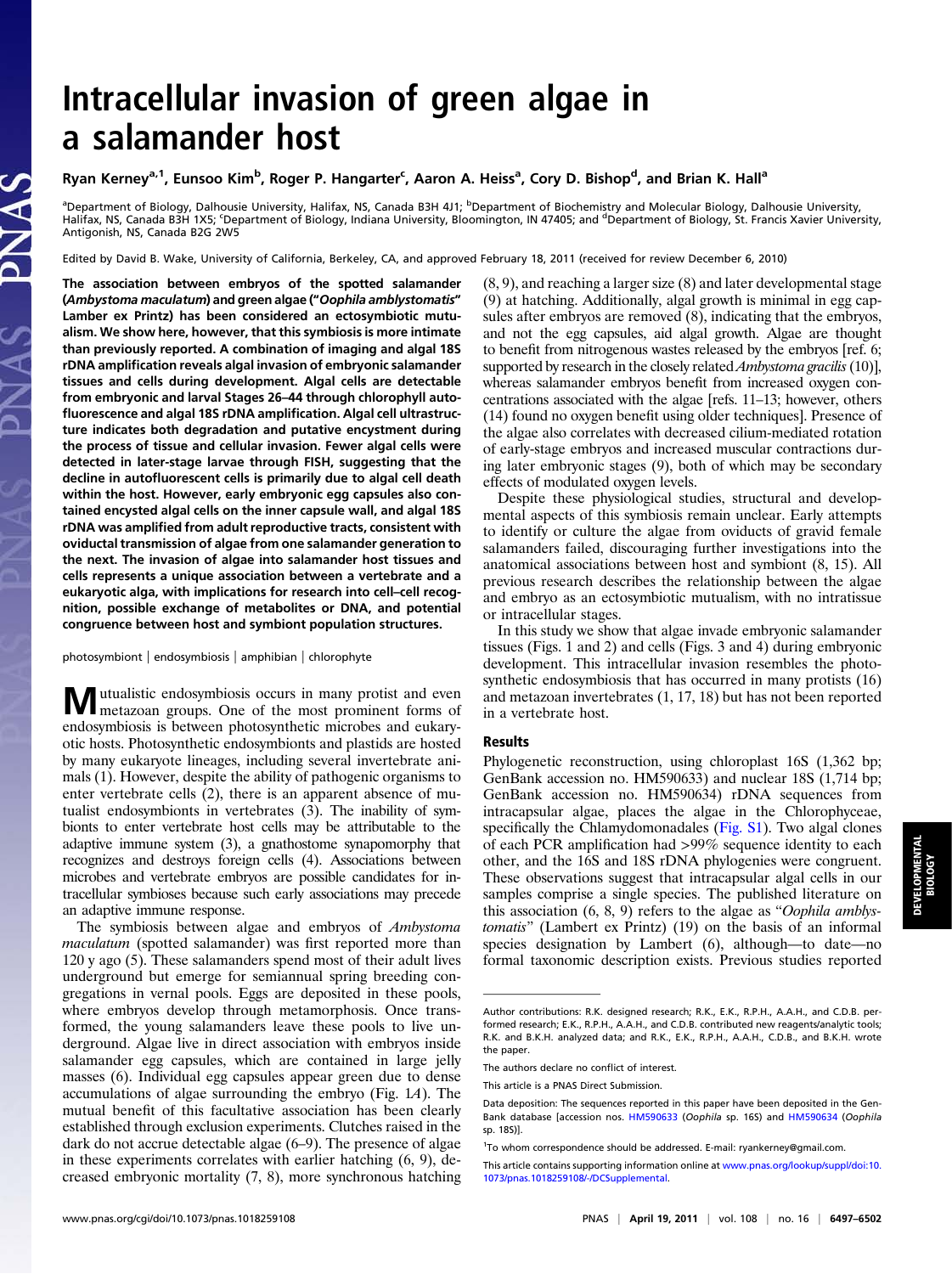

Fig. 1. Algal cells from the egg capsule invade salamander tissues. (A) A Stage-44 embryo inside its egg capsule (Ec). (B) Still frame taken from timelapse recordings of Stage-15 embryos. Concentrations of algae occur synchronously, adjacent to the blastopore (arrows). (C) Black-and-white and fluorescent overlay of a Stage-39 embryo removed from its egg capsule; lateral view of the head. Red spots are autofluorescing cells (A) described in text. (D and E) Scattered algal cells embedded in Stage-37 cranial mesenchyme appear green under light microscopy. Boxed region in D shown magnified in E. (F-H) FISH-stained algal cells embedded in (F) Stage-37 cranial mesenchyme, (G) Stage-46 liver, and (H) Stage-46 ceratohyal chondrocyte. Nt, neural tube; Ph, pharynx. (Scale bars: 1 mm in  $A-D$ ; 50  $\mu$ m in E; 20  $\mu$ m in F-H.)

additional bacteria and protists within the egg capsules (6, 14). Our 18S rDNA amplification clones included sequences from ciliate and cercozoan protists, and our 16S rDNA amplification clones included sequences for the prokaryotes Pedobacter sp., Acidovorax sp., Duganella zoogloeoides, Janthinobacterium sp., Verrucomicrobiales sp., Chitinophaga sp., and Flavobacterium sp. However, no other green algae were identified from the egg capsules aside from the conserved Oophila sequences.



Fig. 2. Distribution of algal cells in salamander embryos. (A and B) Coronal and (C–F) transverse vibratome sections imaged for chlorophyll autofluorescence. Boxed region in C shown in higher magnification in D. Arrows indicate autofluorescent algal cells. Individual algae were embedded in (A) the otic capsule (Ot); (B) the pharynx (Ph) and pharyngeal clefts; (C and D) several regions of the head, including the neural tube (Nt); and several regions of the anterior  $(E)$  and posterior trunk  $(F)$ , including the alimentary canal (Al) and notochord (No). Ba, branchial arch; He, heart; Hy, hyoid arch. (Scale bars: 100  $\mu$ m in A and D; 1 mm in B, C, E, and F.)

Intratissue algae were first detected through their chlorophyll autofluorescence (480 nm excitation) in a Stage-39 embryo (Fig. 1C). Autofluorescent cells were scattered throughout the embryo, with a high concentration in the anterior end of the ventral abdomen. Algal cell entry into host tissues was verified through PCR amplification of symbiont 18S rDNA (20), time-lapse photography, and fluorescence microscopy.

The timing of algal cell entry was determined through algal 18S rDNA PCR. Embryos were extracted from their egg capsules and rinsed thoroughly before DNA extraction. Oophila-specific 18S rDNA was amplified and sequenced from Harrison (21) Stage-26 (pharyngula), and older, salamander embryos. It was not detected in Stage-17 (neurula), or earlier, embryos ([Fig. S2\)](http://www.pnas.org/lookup/suppl/doi:10.1073/pnas.1018259108/-/DCSupplemental/pnas.201018259SI.pdf?targetid=nameddest=SF2). However, algae were detected microscopically on the innermost egg capsule during these early stages (Fig.  $3 \land A$  and  $B$ ).

Gilbert (6) described a concentration of algae around the salamander blastopore ("proctodeum"). Time-lapse photography of A. maculatum embryos revealed this concentration forming in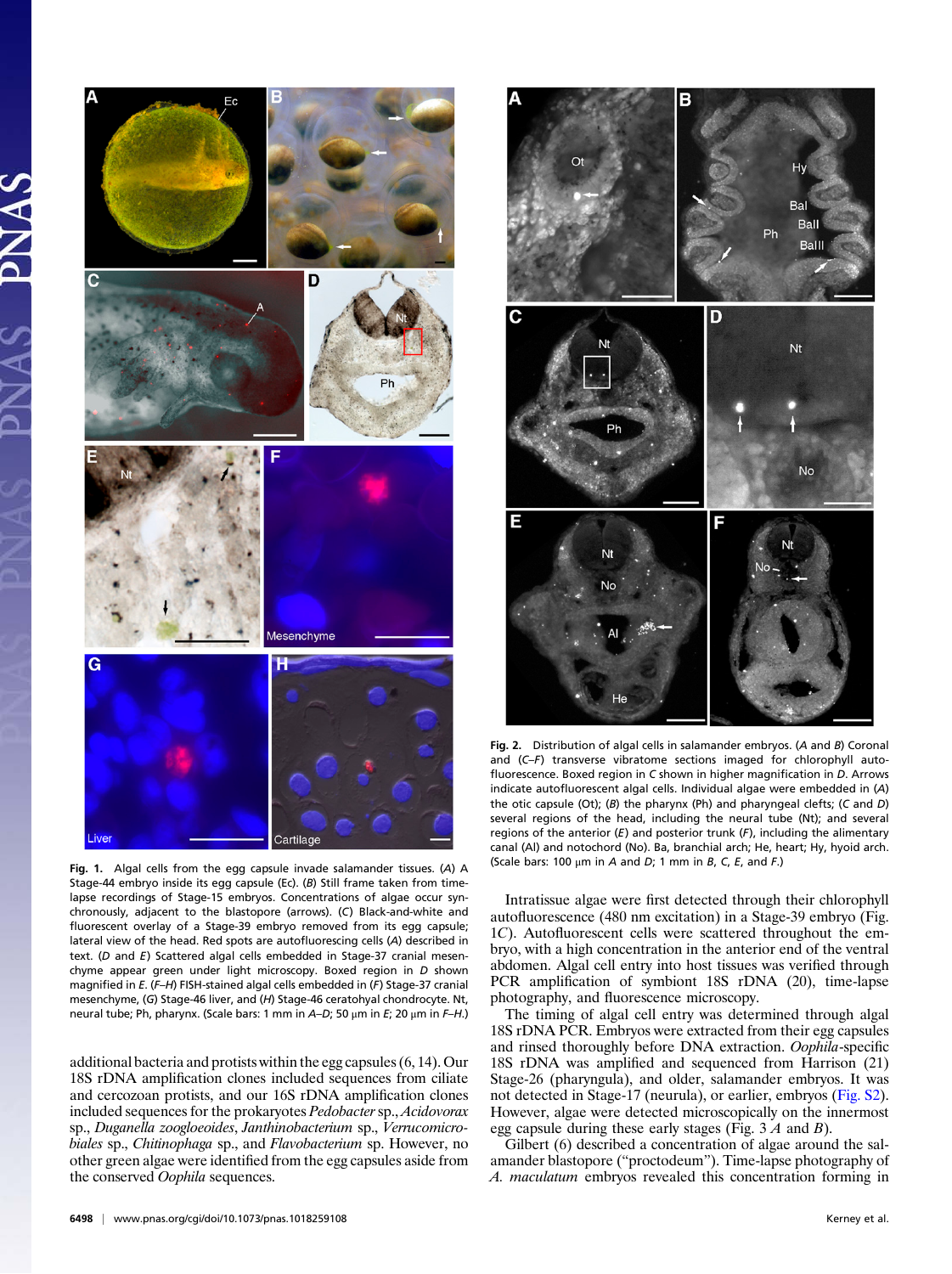

Fig. 3. Intracapsular and intracellular algae. (A) Whole-mount image of egg capsule (Ec) showing clusters of algal cells. (B) TEM image of algal cells encased by an outer envelope (En; boxed region in 3A) on the inner border of the innermost egg capsule. (C and D) TEM images of intracapsular algae revealing starch granules (S), chloroplast grana (G), nuclei (N), and vacuoles (V). (E) Coronal vibratome section through the trunk region of a Stage-37 embryo. White spots are autofluorescing cells embedded in the somites (So). (F–J) Intracellular algae found within somites. (F) Algal cell embedded inside a salamander myocyte (M). (G) Higher magnification of intracellular alga in F. Salamander mitochondria (Mi) and myofibrils (My) occur in the surrounding host cytoplasm. (H) Paired algal cells within a host cell. (I) Algal cell surrounded by a thickened outer envelope. (J) Degraded algal cell without an outer envelope. F, flagella; Nt, neural tube; No, notochord; Yp, yolk platelet. (Scale bars: 100 μm in A; 2 μm in B-D; 1 mm in E; 2 μm in F-J.)

Stage-15 embryos (Fig. 1B and [Movie S1\)](http://www.pnas.org/lookup/suppl/doi:10.1073/pnas.1018259108/-/DCSupplemental/sm01.mp4). This concentration of algal cells precedes their detection inside salamander tissues through PCR, indicating that the algal bloom outside the blastopore precedes subsequent algal cell invasion into the salamander embryo host.



Fig. 4. Algal cells within the alimentary canal during the process of cellular invasion. (A) Fluorescent image of a coronal vibratome section through a Stage-35 embryo showing an aggregation of algae (A) inside the alimentary canal (Al) and invading the surrounding endoderm. (B–F) TEM images from boxed region in A. (B–D) Algal cells in the alimentary canal, adjacent to salamander endoderm. (E) Algal cell inside endodermal cell of the alimentary canal containing many large vacuoles (V) and paired flagella (F). (F) Free thylakoid membranes (T) and starch granules (S) inside cytoplasm of host cell shown in E. H, heart; LD, lipid droplet; N, nucleus; Yp, yolk platelet. (Scale bars: 1 mm in A; 2 μm in B and C; 5 μm in D; 2 μm in E; 1 μm in F.)

By imaging chlorophyll autofluorescence, we identified algal cells in embryonic epidermis, optic cup, neural tube, cranial mesenchyme, presumptive lens, somitic myotome, and otic capsule between Stages 35 and 44 (Figs. 2, 3E, and 4A). Autofluorescing cells were more abundant in the yolk and within the alimentary canal (Fig. 4A). Intratissue autofluorescent cells and algae from the intracapsular fluid both fluoresced red under the same excitation wavelength (480 nm). Many of the intratissue autofluorescing cells appeared green under light microscopy in vibratome sections (Fig.  $1 D$  and  $E$ ). Autofluorescing cells were no longer detectable in feeding larvae (Stage 46, 3 to 4 wk of development). Although many algal cells invaded the alimentary canal and surrounding tissues, most algae persist in the intracapsular fluid and are released into the surrounding water upon hatching.

The genetic identity of intratissue algae was verified through fluorescence in situ hybridization (FISH) using an oligonucleotide probe that targets Oophila 18S rRNA. FISH-positive algal cells were detected in several Stage-37 tissues, including the cranial mesenchyme (Fig. 1F) and endoderm. By Stage 46, FISH-positive cells were found in the larval liver ( $n = 2$ ; Fig. 1G) and ceratohyal cartilage  $(n = 1; Fig. 1H)$  after the cessation of detectable algal autofluorescence. We detected few algal cells in our Stage-46 sample through FISH, in comparison with the widespread distribution of algae during embryonic Stages 35–44.

Transmission electron microscopy (TEM) was used to determine the ultrastructure of algae attached to the egg capsules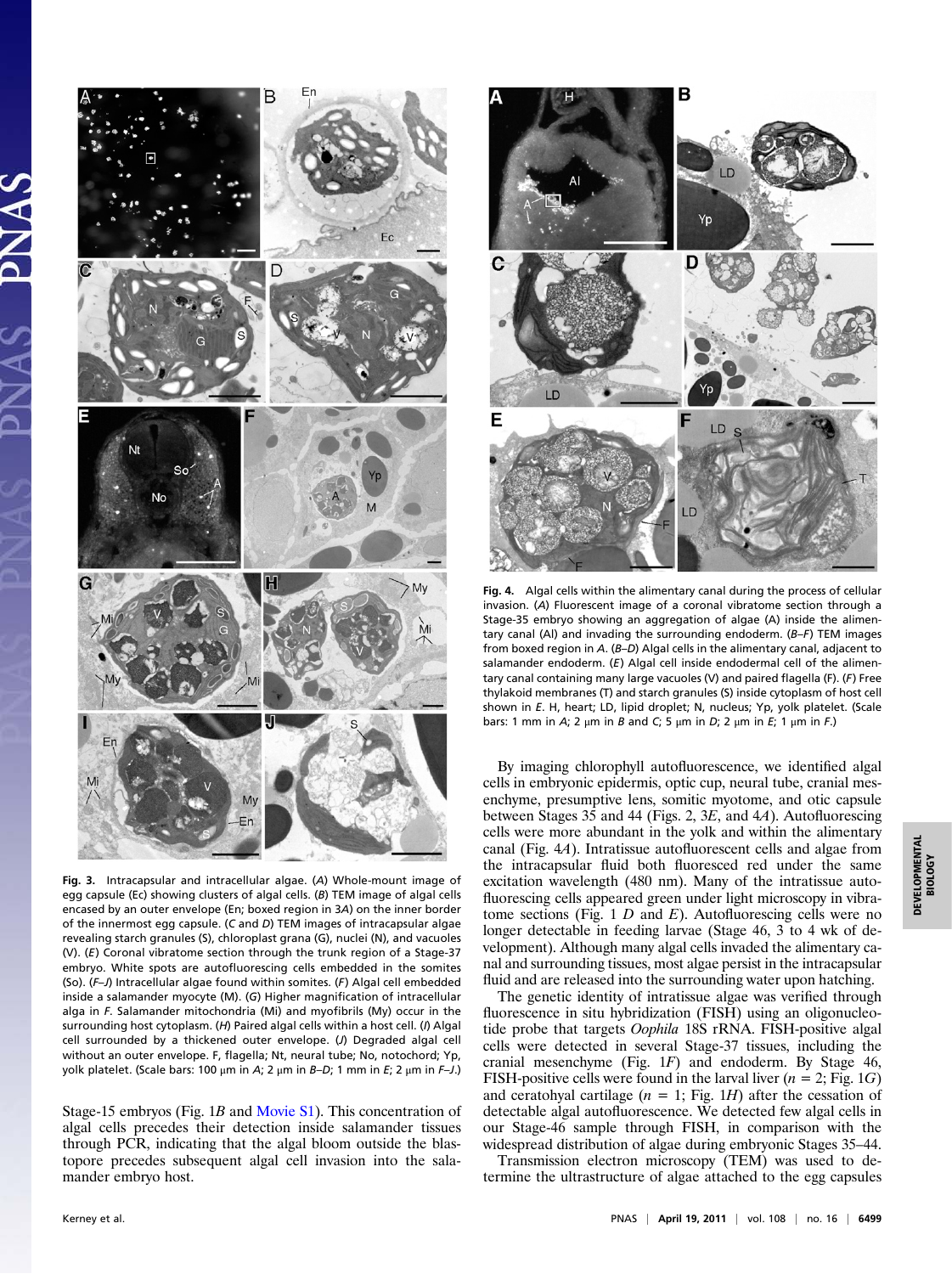(Fig. 3B), motile algae within the egg capsule fluid (Fig. 3 C and D), algae within the alimentary canal (Fig.  $4 B-D$ ), and algae embedded in salamander tissues (Figs. 3 F–J and 4E). Algal cells were initially present in small clusters on individual egg capsules of early embryos (Fig. 3A). Algae on the egg capsules were encased in an outer envelope (Fig. 3B) and lacked flagella. These cells were recessed from the outer envelope walls.

Vibratome sections containing autofluorescent cells were dissected and prepared for TEM, allowing ultrastructural analysis of 26 algal cells inside salamander tissues during Stages 35, 37, and 42 (e.g., Fig. 3 F–I). Each intratissue alga contained starch granules inside the chloroplast, chloroplast grana, and numerous thylakoid membranes (e.g., Fig. 3G), which were also found in intracapsular algae (Fig.  $3 \, C$  and  $D$ ). These conserved ultrastructural features also verify the green algal identity of intratissue autofluorescent cells (22).

Surprisingly, many autofluorescent algal cells were embedded within the cytoplasm of differentiated salamander host cells. Intracellular algae were found in autofluorescent somitic cells  $(n =$ 11; Fig. 3 F–I) and embedded within endodermal cells surrounding the alimentary canal ( $n = 13$ ; Fig. 4E). Intracellular algae often occurred in close proximity to host cell mitochondria (Fig. 3 G–I) and occasionally bordered host cell nuclei. Host cells showed no signs of cellular necrosis or apoptosis and were structurally similar to adjacent, alga-free, cells. Although most intracellular algal cells appeared intact (Fig. 3 G–I), several were degraded (Fig. 3J). All host somite cells were undergoing myocyte differentiation, apparent through myofibril formation within the cytoplasm (Fig. 3 G-I). Most intracellular algae occurred as single cells, although three pairs of intracellular algae were also observed (Fig. 3H). The absence of detectable mitosis or cytokinesis in any of the singular or paired intracellular algae suggests that these paired cells invaded the salamander host cell together.

Several changes to algal cells were associated with host tissue and cellular invasion. Relative area measurements of starch granules and vacuoles were compared between intracapsular  $(n = 26)$ , intracellular  $(n = 24)$ , and extracellular algae found within the embryonic alimentary canal  $(n = 18)$ . There were no differences in starch granule sizes [one-way ANOVA,  $F(2,56) =$ 2.89,  $P > 0.05$ ; however, starch granules constituted more crosssectional area of intracapsular algae (10.5% SD 9.2%) than intracellular  $(5.9\%$  SD 4.2%) or alimentary canal  $(3.4\%$  SD 3.2%) algae [one-way ANOVA,  $F(2,56) = 4.70$ ,  $P < 0.05$ ]. Additionally, vacuoles constituted increasing cross-sectional area of intracapsular (11.0% SD 8.5%), intracellular (48.3% SD 13%), and alimentary canal (56.0% SD 15%) algae  $[F(2,65) = 135.18]$ ,  $P < 0.05$ ]. Both intracapsular and invaded algae had paired flagella (Fig.  $4E$ ), although these were apparent in only a few intracellular algae.

An electron-translucent "perisymbiont zone" (20) surrounded several intracellular algae (Fig. 3 G–J). These perisymbiont zones were not associated with vesicle membranes, suggesting no distinct host symbiosome surrounding each alga (20). Five intracellular algae were encased in an outer envelope (Fig. 3I) similar to the envelope of encysted algae on the innermost egg capsule wall of early-stage embryos (Fig. 3B). Many intracellular algae that did not have an outer envelope appeared degraded (e.g., Fig. 3J), with vacuolar contents recessed and occasionally extruded from the cell.

Salamander endoderm adjacent to algal cells in the alimentary canal had indistinct plasma membranes and dissociated cytoplasm in regions of host–symbiont cellular contact, consistent with an active process of cellular invasion (Fig. 4 B–D). Algal cells within the alimentary canal occurred in loose aggregates (Fig. 4D), often adjacent to the boundary between two endodermal cells. Algae were not found in the alimentary canal of Stage-46 larvae either through autofluorescence, FISH, or TEM imaging.

6500 | <www.pnas.org/cgi/doi/10.1073/pnas.1018259108> Kerney et al.

Nine salamander cells containing algae also contained small collections of acellular thylakoid membranes and starch granules within their cytoplasm (Fig. 4F). These free thylakoids were more common in endodermal cells  $(n = 7)$  than in somitic cells  $(n = 2)$ . They superficially resemble the intracellular kleptoplasts acquired by some sacoglossan mollusks (e.g., Elysia chlorotica) from their algal food (e.g., Vaucheria litorea) (23). However kleptoplasts are often enclosed in distinct vesicular membranes (17, 23), whereas the free thylakoids in salamander cells are not.

We extracted DNA from reproductive tissues of three adult female and three adult male A. maculatum. In female salamanders, Oophila-specific 18S rDNA was amplified from the posterior oviduct (two of three), anterior oviduct (one of three), and posterior ovary (one of three) but was not found in the medial oviduct, anterior or medial ovary. In adult male salamanders, Oophila-specific 18S rDNA was amplified from the Wolffian (one of three) and Müllerian (one of three) ducts but not from the anterior or posterior testes ([Fig. S2\)](http://www.pnas.org/lookup/suppl/doi:10.1073/pnas.1018259108/-/DCSupplemental/pnas.201018259SI.pdf?targetid=nameddest=SF2).

#### Discussion

The invasion of green algae into salamander cells reveals that intracellular symbiosis of a phototroph can occur in a vertebrate host. This resembles endosymbioses between cyanobacterial Prochloron sp. and didemnid ascidian hosts (24), dinoflagellates of the genus Symbiodinium and cnidarian, poriferan, mollusk, platyhelminth, and foraminiferan hosts  $(1, 25)$ , and between the green alga Chlorella and ciliate, poriferan, and cnidarian hosts (26). However, the Ambystoma–alga symbiosis is unique in several features. In the wild, nearly all intratissue algal–animal symbioses are obligatory and consist of photosynthate transfer from symbiont to host (17, 27). However, previous research has shown that the Ambystoma-alga association is facultative (6, 8, 15) and may not result in photosynthate transfer (28). Algal– animal associations are typically limited by the availability of carbon dioxide and photons. The latter are undoubtedly in short supply within the opaque tissues of a primarily fossorial salamander species.

Previous research on invertebrate–alga associations provides ready-made experimental hypotheses for the Ambystoma–alga symbiosis. Two reoccurring features of intracellular photosymbionts include photosynthate transfer and lateral gene transfer. Unlike the case in many invertebrate photosymbionts, photosynthate transfer from algae to A. maculatum has not been detected (27). However, the negative result of this earlier research is not conclusive (10). The methods used to detect carbon fixed by photosynthesis (27) should have revealed algal cells invading host tissues, but did not. Our data on this symbiosis justifies experimentally readdressing the possibility of photosynthate transfer by tracing labeled carbon isotopes. Such experiments will require careful attention to the occurrence of photosynthate transfer vs. algal cell digestion within the host.

Recent research has also revealed lateral gene transfer of algal nuclear genes into the sea slug  $E$ . *chlorotica* (29), which may be associated with maintaining kleptoplast function (however, see ref. 30). Because amphibian nuclei readily acquire foreign DNA from the cytoplasm (31), some scattered intracellular algae found in A. maculatum embryos may have transferred heritable algal DNA. However, unlike E. chlorotica kleptoplasts, there is no obvious role for transferred algal genes in the A. maculatum genome.

Structural Changes to Invading Algae. Algal endosymbionts, such as Chlorella sp., often have a wide range of ultrastructural variation (32). This variation also was apparent in our ultrastructural analyses of Oophila sp. Several structural changes correlate with alimentary canal and cellular invasion. Algae found both within the alimentary canal and inside host cells had a proportional increase in vacuoles and decrease in starch granules compared with intracapsular algae. Vacuoles reached a peak size in algae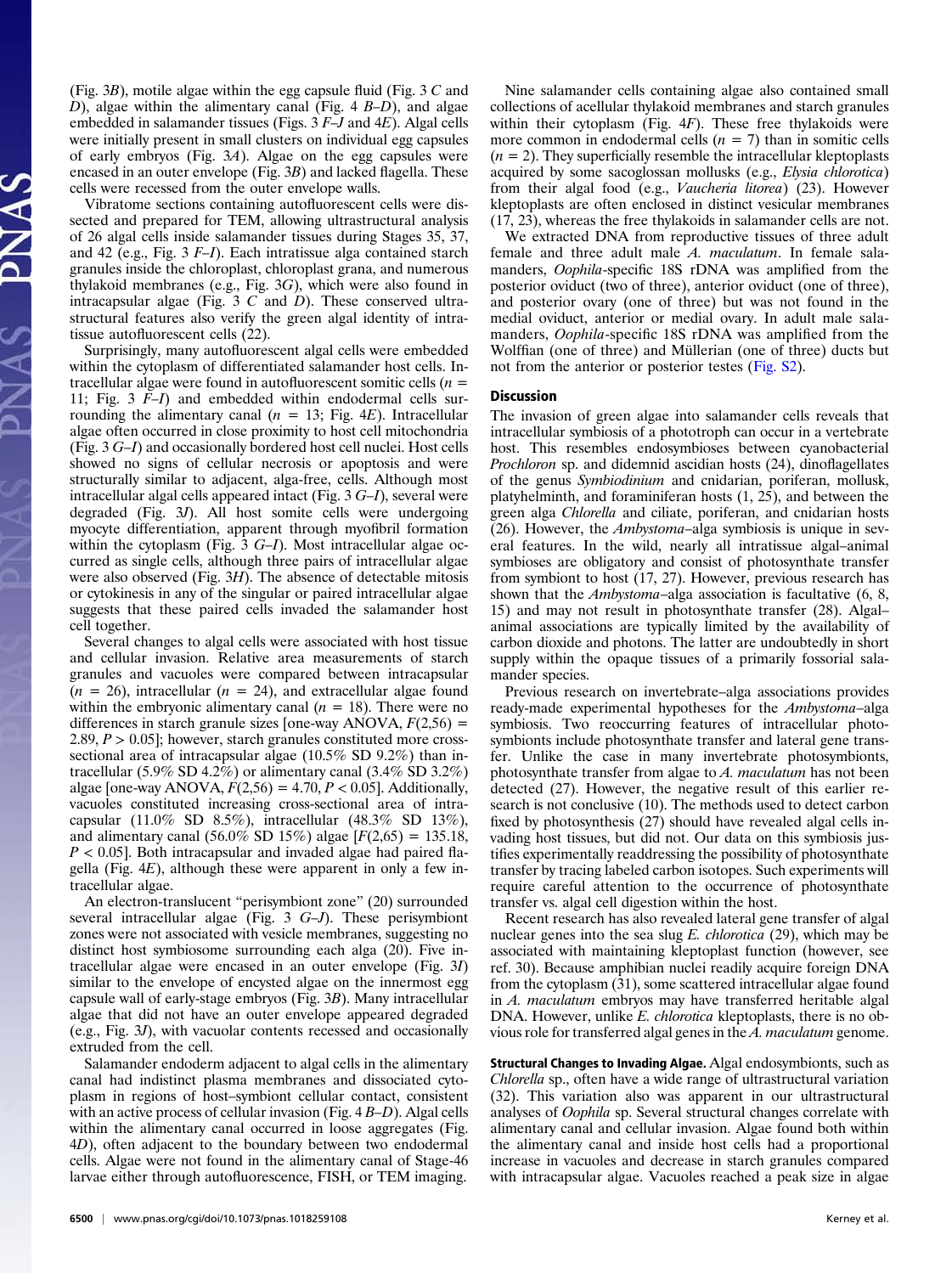found within the alimentary canal and often appeared extruded from individual algal cells (Fig. 4D). The vacuoles of intracapsular green algae in Ambystoma gracile hosts have been shown to be sites of ammonia waste storage in the form of proteins (10). This may account for larger vacuole sizes of invading algae, if these algae are following a nitrogenous waste gradient. However, these vacuoles also resemble the accumulation bodies of encysting dinoflagellates, which are a form of autophagic vesicle (22). Therefore, the increase of vacuole size may be associated with alimentary canal and cellular invasion, programmed cell death (33), or even algal cell encystment (22, 26).

Most intracellular algae were in direct contact with the host cytoplasm and not enclosed in a distinct vesicular membrane. This is similar to the association between Platymonas convolutae (a prasinophycean green alga) and acoel flatworms of the genus Convoluta sp., but unlike the association of Chlorella sp. (a trebouxiophycean green alga) with cnidarian hydras (26), which are contained in a symbiosomal membrane.

Several intracellular algae were enclosed in a thickened envelope. A structurally similar envelope surrounds algae found on the innermost egg capsule of early-stage embryos (before tissue invasion; Fig.  $3 \land A$  and  $B$ ). Despite their structural similarity, we do not know whether these envelopes are independently derived or whether they represent a lineage of encysted algal cells. These envelopes are similar to those formed by encysting diatoms (22), indicating that they may be involved in a process of algal cell encystment after invasion.

The process of algal cell integration in the Ambystoma–alga symbiosis differs from that described in other animal–alga symbioses. Invertebrate hosts typically ingest their algal symbionts, and cellular integration is often a result of partial digestive assimilation (17, 18, 27). However, in A. maculatum, algae primarily enter salamander embryos through the blastopore before the formation of a patent stomodeum and therefore before active feeding is possible. Additionally, some algal cells are embedded within epithelial or mesenchymal tissues that are far from the alimentary canal, consistent with algae having entered salamander embryos directly by penetrating their embryonic integument. Algal cells leave direct sunlight by entering opaque salamander tissues. Behavioral stimuli, such as gradients of nitrogenous waste, which may instigate algal proliferation (8, 10), could serve as the behavioral cue for tissue and cellular invasion against this light gradient.

**Possibility of Vertical Transmission.** Previous research using light microscopy did not find algae in the oviducts of A. maculatum (15) and failed to culture algae from oviduct (6, 15) or oocyte (15) rinses. Additionally, clutches grown in alga-free tap water failed to grow algae in comparison with those raised in pond water (6, 15). This evidence against vertical transmission has led to a general acceptance that the algae are derived from the environment (34). However, neither the process of environmental acquisition (15) nor free-living Oophila sp. from vernal pools (35) has been described. Additionally, previous studies have had difficulty in obtaining alga-free clutches from either the laboratory or the wild  $(6, 8, 11)$ .

Although our data are consistent with a process of vertical transmission, this process is unlikely to be the dominant mode of algal acquisition. The amplification of algal 18S rDNA from the oviducts, the encysted algae on the innermost egg capsule (Fig. 3B), and the similar encystment of some intracellular algae (Fig. 3I) indicate possible oviductal transmission. However, we did not amplify 18S rDNA consistently from adult reproductive tracts ([Fig. S2](http://www.pnas.org/lookup/suppl/doi:10.1073/pnas.1018259108/-/DCSupplemental/pnas.201018259SI.pdf?targetid=nameddest=SF2)), nor did we find algae concentrated in the reproductive tracts of embryos or early-stage larvae. Mixed modes of vertical and horizontal acquisition of symbionts are common. These are often revealed through incongruent phylogenetic topologies between host and symbiont populations (20). Similar phylogenetic comparisons between Ambystoma-Oophila populations could reveal the extent of vertical or horizontal acquisition in different salamander populations and test the controversial (6) species designation "Oophila amblystomatis" (Lambert ex. Printz) (19).

Endosymbiosis. The reciprocal benefits of hatchling survival and growth to the embryo, and population growth to the algae, reveal that this symbiosis is a true mutualism (6, 8, 9). However, the material benefit of algal symbionts has been controversial. Hutchison and Hammen (14) found no net gain of oxygen from the algae and instead attributed the algal contribution to unknown "growth factors" supplied to the embryo. More refined microelectrode studies have since shown that intracapsular algae do produce a net increase of oxygen (11, 12), which confers a meaningful physiological benefit (13). The unexpected intracellular association shown in our study may reveal a benefit to the embryo other than oxygen production. Most intracellular algae, and algae of the alimentary canal, disappear by early larval stages. Their possible absorption may confer a metabolic benefit to their host.

Intracellular symbionts have been reported for many metazoan taxa, but we know of no other observation for vertebrates (3). As suggested in the Introduction, the embryonic association of the Ambystoma–alga symbiosis may preclude an adaptive immune response that would otherwise remove invading algal cells. V(D)J recombination in B and T cells, as indicated by RAG-1 protein in the thymus, does not occur until 6–8 wk after fertilization in the axolotl Ambystoma mexicanum (4), well after the initial invasion of algae in A. maculatum. The number of potential antibodies used in adult salamander antigen response is restricted (36), which may account for their remarkable regenerative abilities and acceptance of allo- and xenografts (37). The combination of an embryonic symbiosis and an inefficient immune system may, in part, account for the acceptance of an intracellular symbiont in A. maculatum. However, the lack of other intracellular symbiont examples in vertebrates may simply be due to a lack of investigation. The intracellular symbiosis described here reveals unanticipated complexity in the Ambystoma–alga system with implications for the ecology, evolution, and development of both host and symbiont.

### Materials and Methods

Animal Care. Animal procedures followed Dalhousie University Committee on Laboratory Animals protocol (09-029). Embryo clutches were collected from the Halifax Regional Municipality, Nova Scotia, Canada under permits from The Wildlife Division of the Nova Scotia Department of Natural Resources.

Fluorescence and TEM. Individual embryos were anesthetized in tricaine methanesulfonate (pH 7.4), fixed overnight at 4 °C in Karnovsky's solution (2% paraformaldehyde, 2% glutaraldehyde in 0.1 M sodium cacodylate buffer, pH 7.4), cut in 100-μm sections in 1% agarose (wt/vol) on a Vibratome 1000 (Automatic Tissue Sectioning Systems), and imaged for fluorescence on a Zeiss Axio Observer Z1 compound microscope. Color images were acquired on a Nikon AZ0 stereo dissecting microscope. Tissue regions containing bright autofluorescing cells were manually dissected from vibratome sections, postfixed in 2% osmium tetroxide in 0.1 M cacodylate buffer (30 min), dehydrated in an ethanol series, and embedded in Spurr's resin (Structure Probe). Polymerized resin blocks were trimmed and sectioned to a thickness of 70 nm, stained with saturated (2%) uranyl acetate in 50% (vol/vol) ethanol, counterstained with Reynold's lead citrate, and imaged on an FEI Tecnai-12 transmission electron microscope. Additional algae from the intracapsular fluid (Fig. 1A) were aspirated with a 32-gauge needle and processed in parallel to the salamander tissues. All image area measurements were made with Image J [\(http://rsbweb.nih.gov/ij/\)](http://rsbweb.nih.gov/ij/). One-way ANOVAs of area measurements with Games-Howell post hoc tests were run on SPSS (version 18).

Fluorescent in Situ Hybridization. We designed an oligonucleotide probe specific for Oophila 18S rRNA (5′-TCTCTCAAGGTGCTGGCGA-3′) based on the regions of low RNA folding complexity in eukaryotes (38). The horse radish peroxidase-conjugated Oophila-specific probe, along with a positive control bacterial 16S rRNA-targeted probe (EUB338) (39) and negative control bacterial sense probe (NON338) (40), were purchased from biomers.net.